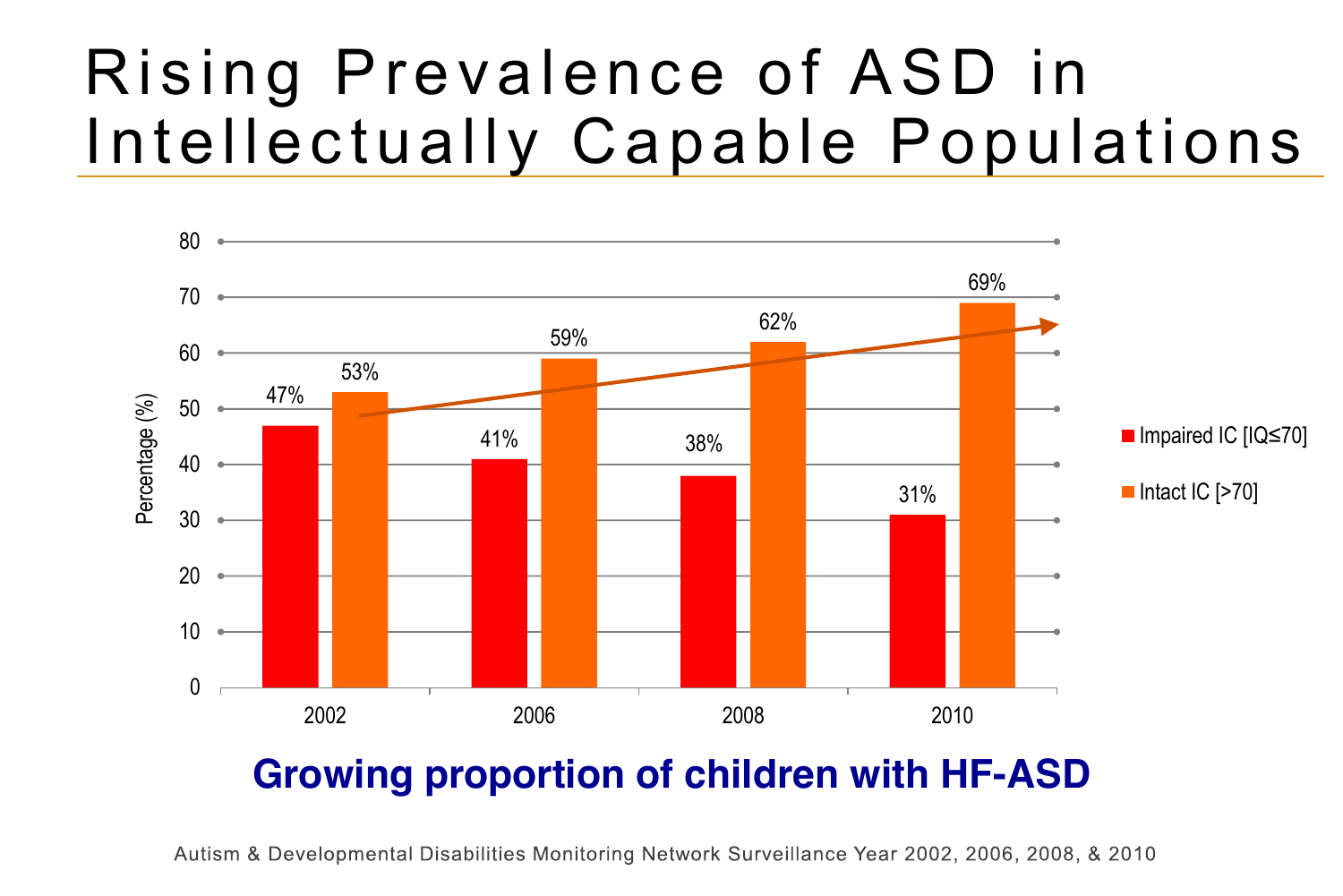# Diagnostic Subtypes of ASD

## Prevalence in Children 8 Years Old



### **Higher proportion with Broader Phenotype of ASD**

Autism & Developmental Disabilities Monitoring Network Surveillance Year 2010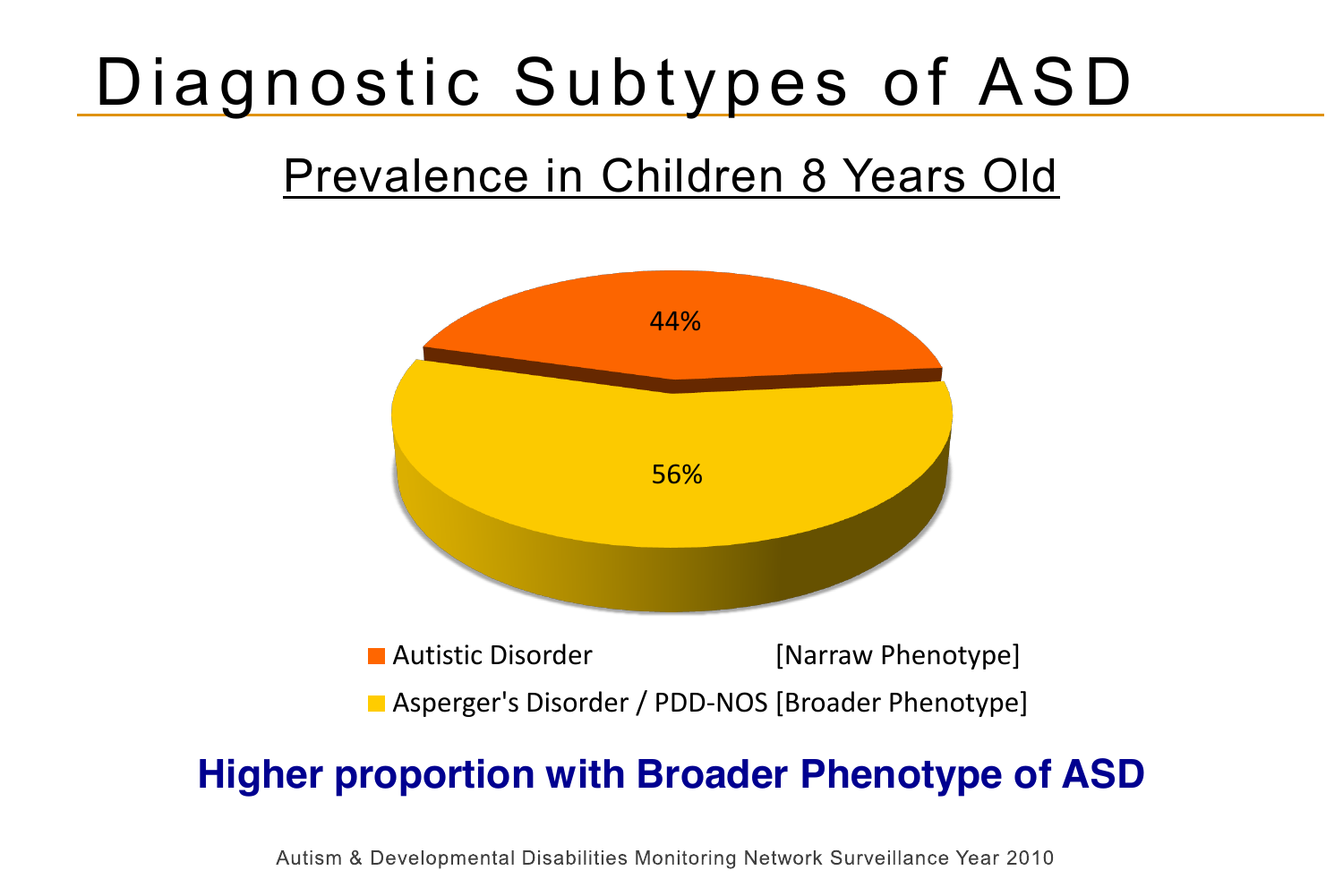# Age at Diagnosis of ASD

### By ASD Diagnosis

(In Children 8 years Old)



By Age at Identification

✝80% more likely to have

#### **Two-thirds of Broader Phenotype identified after age 5 years**

Autism & Developmental Disabilities Monitoring Network Surveillance Year 2002, 2008, 2010; Levy et al., 2010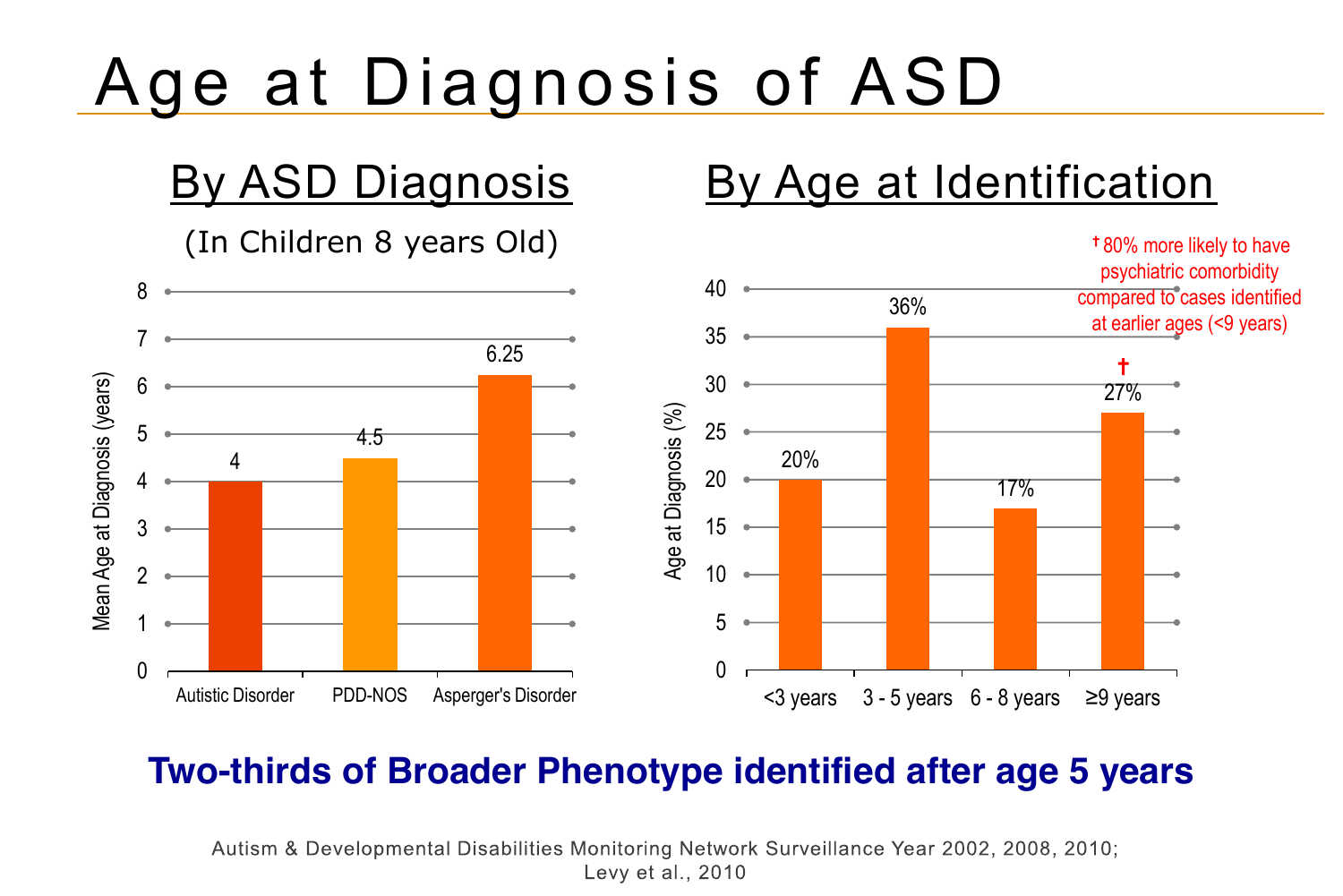## Psychiatric Referral to Bressler Program for ASD

## Referral by Age (N=863)





The Alan & Lorraine Bressler Program for Autism Spectrum Disorder